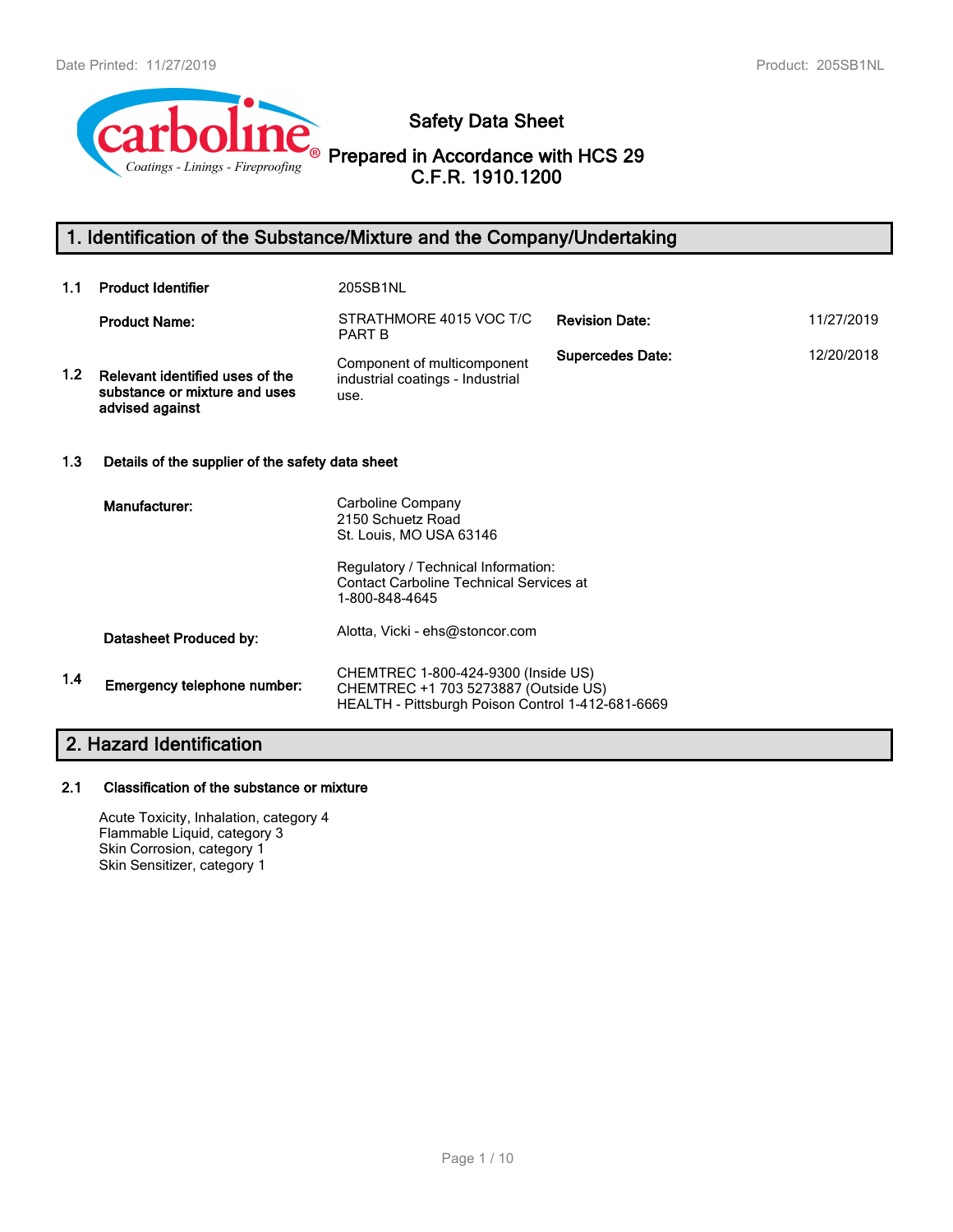## **2.2 Label elements**

#### **Symbol(s) of Product**



### **Signal Word**

Danger

### **Named Chemicals on Label**

PARACHLOROBENZO TRIFLUORIDE, BENZYL ALCOHOL, TRIETHYLENETETRAMINE, ISOPHORONEDIAMINE

### **HAZARD STATEMENTS**

| Flammable Liquid, category 3           | H226             | Flammable liquid and vapour.                                                                        |
|----------------------------------------|------------------|-----------------------------------------------------------------------------------------------------|
| Skin Corrosion, category 1             | H314-1           | Causes severe skin burns and eye damage.                                                            |
| Skin Sensitizer, category 1            | H317             | May cause an allergic skin reaction.                                                                |
| Acute Toxicity, Inhalation, category 4 | H332             | Harmful if inhaled.                                                                                 |
| <b>PRECAUTION PHRASES</b>              |                  |                                                                                                     |
|                                        | P210             | Keep away from heat/sparks/open flames/hot surfaces. - No<br>smoking.                               |
|                                        | P <sub>260</sub> | Do not breathe dust/fume/gas/mist/vapours/spray.                                                    |
|                                        | P <sub>264</sub> | Wash hands thoroughly after handling.                                                               |
|                                        | P280             | Wear protective gloves/protective clothing/eye protection/<br>face protection.                      |
|                                        | P301+330+331     | IF SWALLOWED: Rinse mouth. Do NOT induce vomiting.                                                  |
|                                        | P302+352         | IF ON SKIN: Wash with plenty of soap and water.                                                     |
|                                        | P304+340         | IF INHALED: Remove victim to fresh air and keep at rest in a<br>position comfortable for breathing. |
|                                        | P305+P351+P3     | IF IN EYES: Rinse cautiously with water for several minutes.                                        |
|                                        | 38               | Remove contact lenses, if present and easy to do so.<br>Continue rinsing.                           |
|                                        | P333+313         | If skin irritation or rash occurs: Get medical advice/attention.                                    |
|                                        | P363             | Wash contaminated clothing before reuse.                                                            |
|                                        | P403+233         | Store in a well-ventilated place. Keep container tightly<br>closed.                                 |

# **2.3 Other hazards**

No Information

#### **Results of PBT and vPvB assessment:**

The product does not meet the criteria for PBT/VPvB in accordance with Annex XIII.

# **3. Composition/Information On Ingredients**

#### **3.2 Mixtures**

#### **Hazardous Ingredients**

| CAS-No.        | <b>Chemical Name</b>        |                              | <u>%</u>   |
|----------------|-----------------------------|------------------------------|------------|
| 100-51-6       | <b>BENZYL ALCOHOL</b>       |                              | $10 - 25$  |
| 98-56-6        | PARACHLOROBENZO TRIFLUORIDE |                              | $10 - 25$  |
| $112 - 24 - 3$ | <b>TRIETHYLENETETRAMINE</b> |                              | $2.5 - 10$ |
| 2855-13-2      | <b>ISOPHORONEDIAMINE</b>    |                              | $2.5 - 10$ |
| CAS-No.        | <b>GHS Symbols</b>          | <b>GHS Hazard Statements</b> | M-Factors  |
| 100-51-6       | GHS07                       | H302-312-319-332             |            |
| $98-56-6$      | GHS02-GHS07                 | H226-315-317-319-335         |            |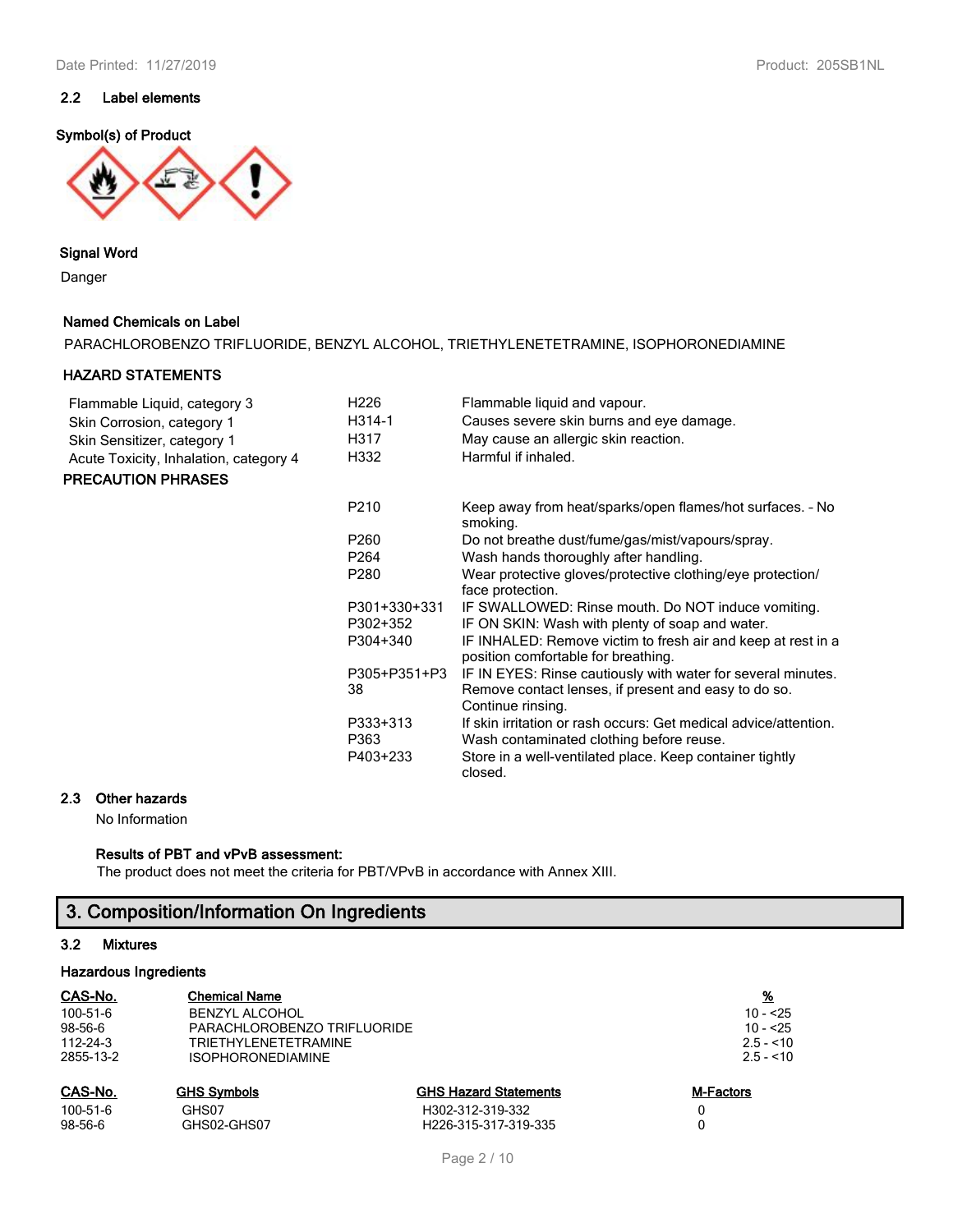| 112-24-3  | GHS05-GHS07 | H302-312-314-317-412 |  |
|-----------|-------------|----------------------|--|
| 2855-13-2 | GHS05-GHS07 | H302-312-314-317-412 |  |

**Additional Information:** The text for GHS Hazard Statements shown above (if any) is given in Section 16.

## **4. First-aid Measures**

#### **4.1 Description of First Aid Measures**

**AFTER INHALATION:** Give oxygen or artificial respiration if needed. Remove person to fresh air. If signs/symptoms continue, get medical attention.

**AFTER SKIN CONTACT:** In case of contact, immediately flush skin with plenty of water for at least 15 minutes while removing contaminated clothing and shoes. If skin irritation persists, call a physician.

**AFTER EYE CONTACT:** Rinse thoroughly with plenty of water for at least 15 minutes and consult a physician.

**AFTER INGESTION:** Do NOT induce vomiting. Never give anything by mouth to an unconscious person. If swallowed, call a poison control centre or doctor immediately.

#### **4.2 Most important symptoms and effects, both acute and delayed**

Harmful if swallowed. Irritating to eyes and skin. Risk of serious damage to the lungs (by aspiration). Vapours may cause drowsiness and dizziness.

#### **4.3 Indication of any immediate medical attention and special treatment needed**

No information available on clinical testing and medical monitoring. Specific toxicological information on substances, if available, can be found in section 11.

When symptoms persist or in all cases of doubt seek medical advice.

## **5. Fire-fighting Measures**

#### **5.1 Extinguishing Media:**

Carbon Dioxide, Dry Chemical, Foam, Water Fog

**UNUSUAL FIRE AND EXPLOSION HAZARDS:** Flammable liquid. Vapours are heavier than air and may spread along floors. Vapours may form explosive mixtures with air. Vapors may travel to areas away from work site before igniting/flashing back to vapor source. Provide adequate ventilation. Prevent the creation of flammable or explosive concentrations of vapour in air and avoid vapour concentration higher than the occupational exposure limits. Keep away from heat/sparks/open flames/hot surfaces. - No smoking. Electrical installations / working materials must comply with the technological safety standards. Wear shoes with conductive soles.

#### **5.2 Special hazards arising from the substance or mixture**

No Information

#### **5.3 Advice for firefighters**

In the event of fire, wear self-contained breathing apparatus. Cool containers / tanks with water spray. Flammable.

## **6. Accidental Release Measures**

#### **6.1 Personal precautions, protective equipment and emergency procedures**

Wear self-contained breathing apparatus and protective suit. Wear suitable gloves and eye/face protection. Ensure adequate ventilation. Evacuate personnel to safe areas. Remove all sources of ignition. To avoid ignition of vapours by static electricity discharge, all metal parts of the equipment must be grounded. Wear personal protective equipment. For personal protection see section 8.

#### **6.2 Environmental precautions**

Do not allow material to contaminate ground water system. Prevent product from entering drains.

#### **6.3 Methods and material for containment and cleaning up**

Prevent further leakage or spillage if safe to do so. Contain spillage, soak up with non-combustible absorbent material, (e.g. sand, earth, diatomaceous earth, vermiculite) and transfer to a container for disposal according to local / national regulations (see section 13).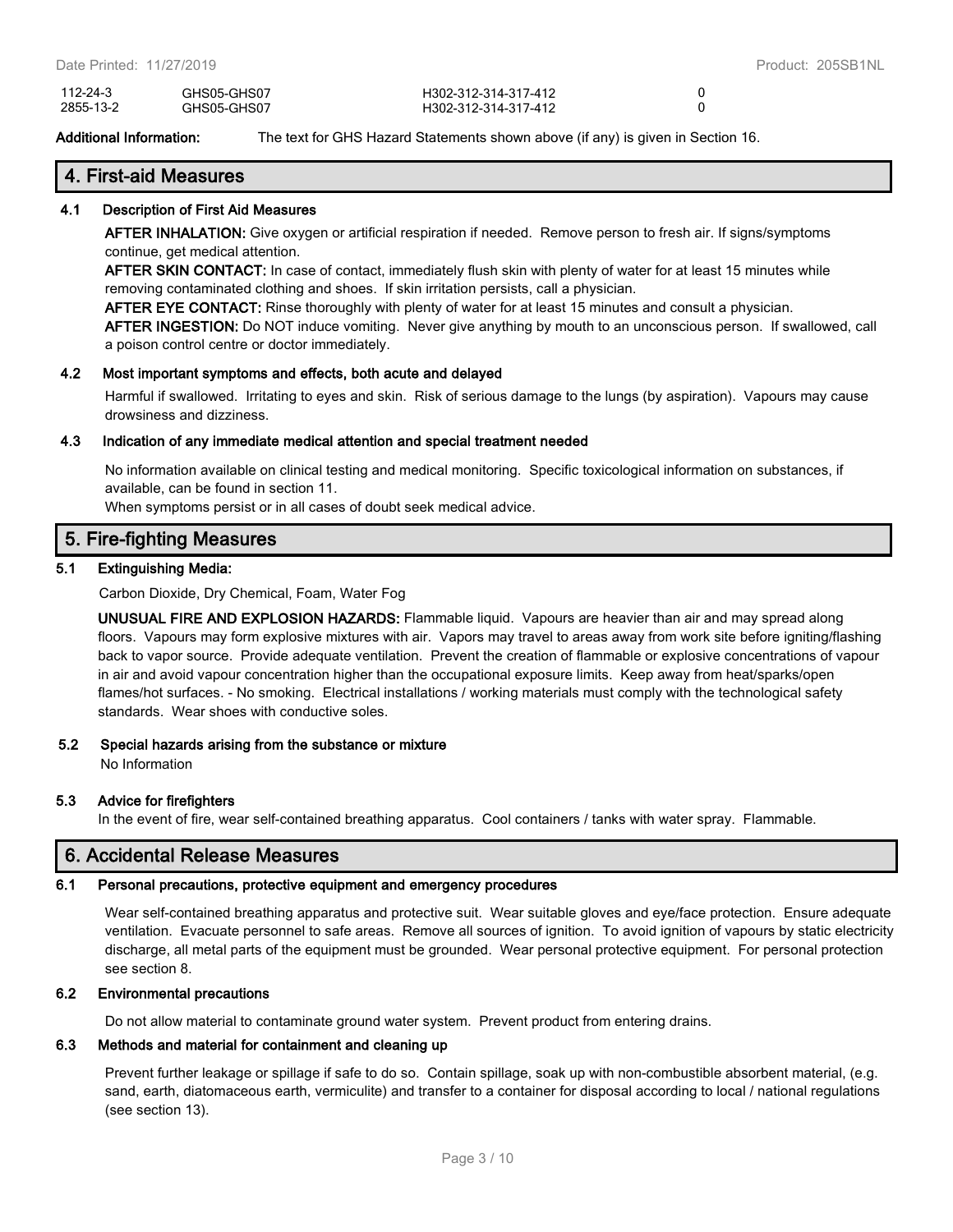#### **6.4 Reference to other sections**

Please refer to disposal requirements or country specific disposal requirements for this material. See Section 13 for further information.

## **7. Handling and Storage**

#### **7.1 Precautions for safe handling**

**INSTRUCTIONS FOR SAFE HANDLING :** Keep containers dry and tightly closed to avoid moisture absorption and contamination. Prepare the working solution as given on the label(s) and/or the user instructions. Do not breathe vapours or spray mist. Ensure all equipment is electrically grounded before beginning transfer operations. Do not use sparking tools. Do not get in eyes, on skin, or on clothing. Use only with adequate ventilation/personal protection. Wash thoroughly after handling.

**PROTECTION AND HYGIENE MEASURES :** Handle in accordance with good industrial hygiene and safety practice. Wash hands before breaks and at the end of workday. When using, do not eat, drink or smoke.

#### **7.2 Conditions for safe storage, including any incompatibilities**

#### **CONDITIONS TO AVOID:** Heat, flames and sparks.

**STORAGE CONDITIONS:** Keep container closed when not in use. Store in a dry, well ventilated place away from sources of heat, ignition and direct sunlight.

#### **7.3 Specific end use(s)**

No specific advice for end use available.

## **8. Exposure Controls/Personal Protection**

## **8.1 Control parameters**

## **Ingredients with Occupational Exposure Limits**

#### **(US)**

| Name                        | CAS-No.   | <b>ACGIH TWA</b> | <b>ACGIH STEL</b> | <b>ACGIH Ceiling</b> |
|-----------------------------|-----------|------------------|-------------------|----------------------|
| <b>BENZYL ALCOHOL</b>       | 100-51-6  | N/E              | N/E               | N/E                  |
| PARACHLOROBENZO TRIFLUORIDE | 98-56-6   | N/E              | N/E               | N/E                  |
| <b>TRIETHYLENETETRAMINE</b> | 112-24-3  | N/E              | N/E               | N/E                  |
| <b>ISOPHORONEDIAMINE</b>    | 2855-13-2 | N/E              | N/E               | N/E                  |
| Name                        | CAS-No.   | <b>OSHA PEL</b>  | <b>OSHA STEL</b>  |                      |
| <b>BENZYL ALCOHOL</b>       | 100-51-6  | N/E              | N/E               |                      |
| PARACHLOROBENZO TRIFLUORIDE | 98-56-6   | N/E              | N/E               |                      |
| <b>TRIETHYLENETETRAMINE</b> | 112-24-3  | N/E              | N/E               |                      |
| <b>ISOPHORONEDIAMINE</b>    | 2855-13-2 | N/E              | N/E               |                      |

**FURTHER INFORMATION:** Refer to the regulatory exposure limits for the workforce enforced in each country.

### **8.2 Exposure controls**

#### **Personal Protection**

**RESPIRATORY PROTECTION:** In order to avoid inhalation of spray-mist and sanding dust, all spraying and sanding must be done wearing adequate respirator. Use only with ventilation to keep levels below exposure guidelines reported in this document. User should test and monitor exposure levels to ensure all personnel are below guidelines. If not sure, or not able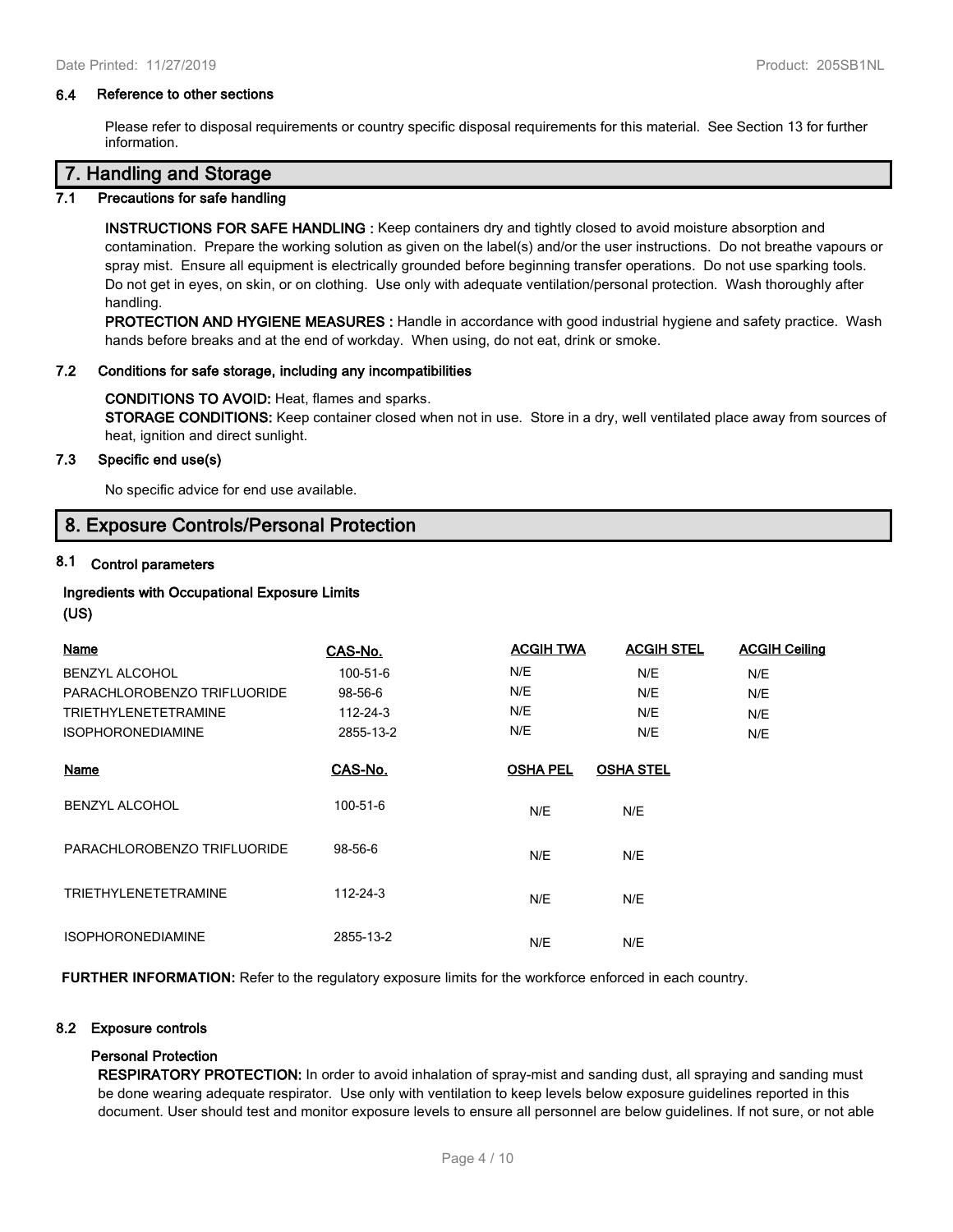to monitor, use State or federally approved supplied air respirator. For silica containing coatings in a liquid state, and/or if no exposure limits are established above, air-supplied respirators are generally not required.

**EYE PROTECTION:** Safety glasses with side-shields.

**HAND PROTECTION:** Gloves should be discarded and replaced if there is any indication of degradation or chemical breakthrough. Impervious gloves. Request information on glove permeation properties from the glove supplier. Lightweight protective clothing

**OTHER PROTECTIVE EQUIPMENT:** Ensure that eyewash stations and safety showers are close to the workstation location. **ENGINEERING CONTROLS:** Avoid contact with skin, eyes and clothing. Ensure adequate ventilation, especially in confined areas.

# **9. Physical and Chemical Properties**

| 9.1 | Information on basic physical and chemical properties<br>Appearance: | Viscous Liquid, Clear/Amber   |
|-----|----------------------------------------------------------------------|-------------------------------|
|     | <b>Physical State</b>                                                | Liquid                        |
|     | Odor                                                                 | Amine                         |
|     | <b>Odor threshold</b>                                                | Not Determined                |
|     | pH                                                                   | Not Determined                |
|     | Melting point / freezing point (°C)                                  | Not Determined                |
|     | Boiling point/range                                                  | 282 F (139 C) - 531 F (277 C) |
|     | <b>Flash Point</b>                                                   | 109°F (42.8°C)                |
|     | <b>Evaporation rate</b>                                              | Slower Than Ether             |
|     | Flammability (solid, gas)                                            | N/D                           |
|     | Upper/lower flammability or explosive<br>limits                      | $0.9 - 13.0$                  |
|     | Vapour Pressure, mmHg                                                | Not Determined                |
|     | Vapour density                                                       | Heavier than Air              |
|     | <b>Relative density</b>                                              | N/D                           |
|     | Solubility in / Miscibility with water                               | Not Determined                |
|     | Partition coefficient: n-octanol/water                               | N/D                           |
|     | Auto-ignition temperature (°C)                                       | N/D                           |
|     | Decomposition temperature (°C)                                       | N/D                           |
|     | <b>Viscosity</b>                                                     | Not Determined                |
|     | <b>Explosive properties</b>                                          | N/D                           |
|     | <b>Oxidising properties</b>                                          | N/D                           |
| 9.2 | Other information                                                    |                               |
|     | VOC Content g/l:                                                     | $\overline{2}$                |
|     | Specific Gravity (g/cm3)                                             | 1.04                          |

# **10. Stability and Reactivity**

#### **10.1 Reactivity**

No reactivity hazards known under normal storage and use conditions.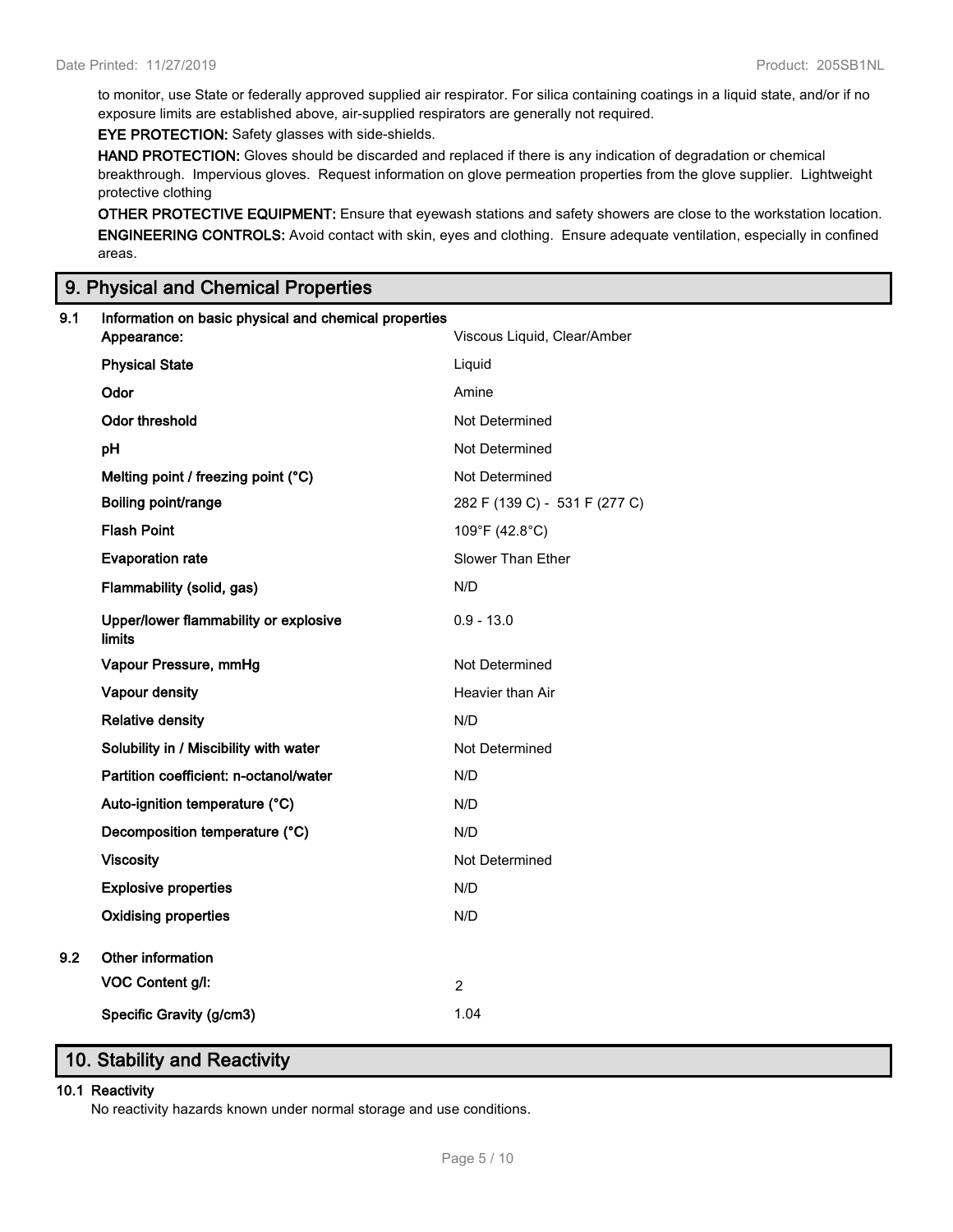#### **10.2 Chemical stability**

Stable under normal conditions.

## **10.3 Possibility of hazardous reactions**

Hazardous polymerisation does not occur.

#### **10.4 Conditions to avoid**

Heat, flames and sparks.

### **10.5 Incompatible materials**

Strong oxidizing agents.

## **10.6 Hazardous decomposition products**

Carbon dioxide (CO2), carbon monoxide (CO), oxides of nitrogen (NOx), dense black smoke.

# **11. Toxicological Information**

# **11.1 Information on toxicological effects**

| <b>INTERNATION OF CONFOCIO SHOOT CHOOLS</b> |                             |
|---------------------------------------------|-----------------------------|
| <b>Acute Toxicity:</b>                      |                             |
| Oral LD50:                                  | N/D                         |
| <b>Inhalation LC50:</b>                     | N/D                         |
| Irritation:                                 | No information available.   |
| Corrosivity:                                | Skin Corrosion: cartegory 1 |
| Sensitization:                              | Skin sensitizer: category 1 |
| Repeated dose toxicity:                     | No information available.   |
| Carcinogenicity:                            | No information available.   |
| Mutagenicity:                               | No information available.   |
| <b>Toxicity for reproduction:</b>           | No information available.   |
| STOT-single exposure:                       | No Information              |
| STOT-repeated exposure:                     | No Information              |
| <b>Aspiration hazard:</b>                   | No Information              |

#### **If no information is available above under Acute Toxicity then the acute effects of this product have not been tested. Data on individual components are tabulated below:**

| CAS-No.        | <b>Chemical Name</b>                         | Oral LD50                | Dermal LD50                   | Vapor LC50                  | Gas LC50 | <b>Dust/Mist</b><br><b>LC50</b> |
|----------------|----------------------------------------------|--------------------------|-------------------------------|-----------------------------|----------|---------------------------------|
| 100-51-6       | <b>BENZYL ALCOHOL</b>                        | 1230 mg/kg<br>rat. oral  | 2000 mg/kg,<br>dermal, rabbit | 4176 mg/l /<br>4h, Inh, Rat |          |                                 |
| 98-56-6        | <b>PARACHLOROBENZO</b><br><b>TRIFLUORIDE</b> | 6800 mg/kg,<br>oral. rat | 3300 mg/kg,<br>dermal. rabbit | 4479 ppm                    | 0.000    | 0.000                           |
| $112 - 24 - 3$ | TRIETHYLENETETRAMINE                         | 1716 mg/kg<br>rat. oral  | 1465 mg/kg,<br>dermal, rabbit | Not Available               |          |                                 |
| 2855-13-2      | <b>ISOPHORONEDIAMINE</b>                     | 500 mg/kg<br>oral        |                               | Not Available               |          |                                 |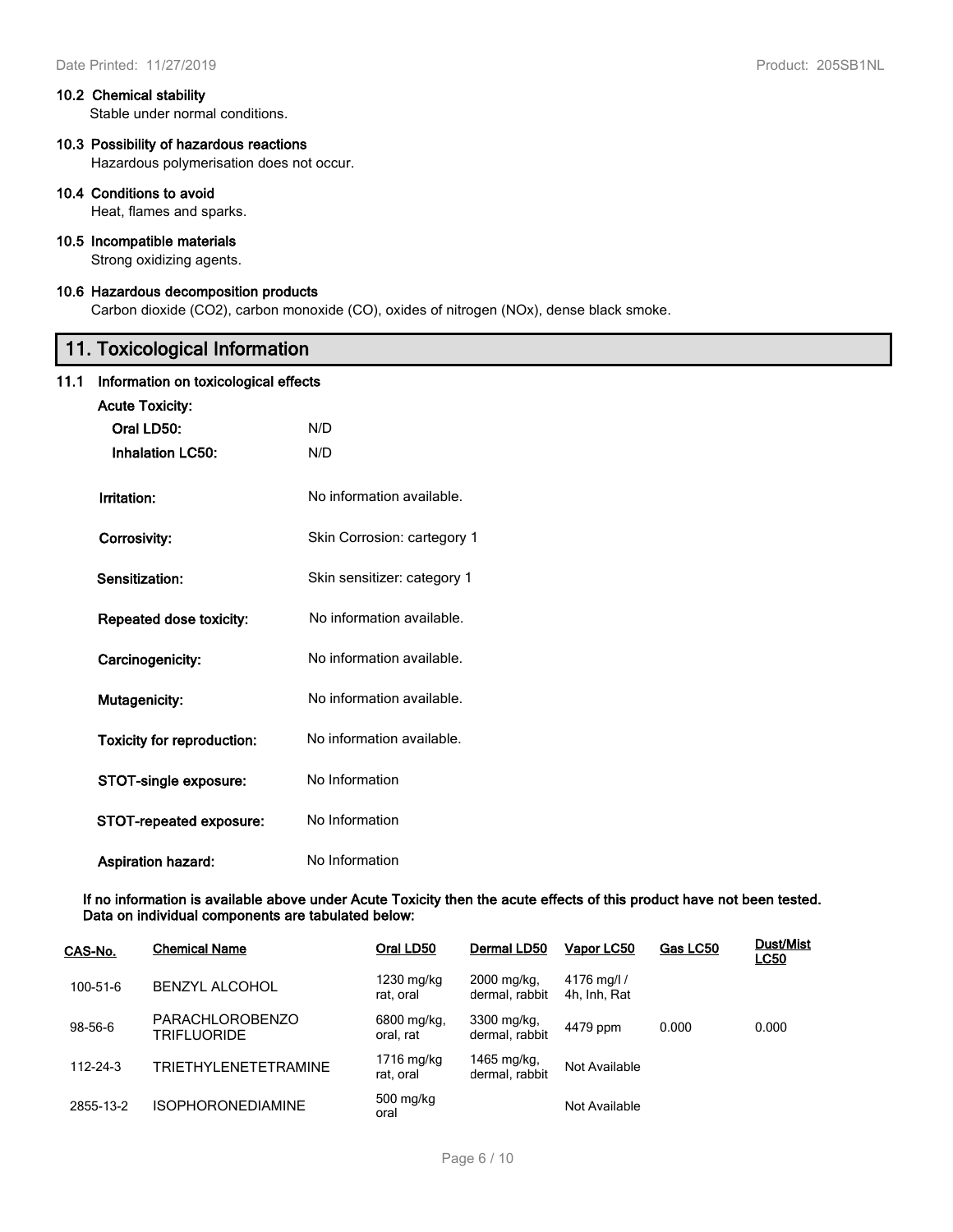No Information

# **12. Ecological Information**

| 12.1      | Toxicity:                                     |                             |                                                                                    |                           |                  |                     |
|-----------|-----------------------------------------------|-----------------------------|------------------------------------------------------------------------------------|---------------------------|------------------|---------------------|
|           | EC50 48hr (Daphnia):                          |                             |                                                                                    | No information available. |                  |                     |
|           |                                               | IC50 72hr (Algae):          |                                                                                    | No information available. |                  |                     |
|           |                                               | LC50 96hr (fish):           |                                                                                    | No information available. |                  |                     |
|           | 12.2 Persistence and degradability:           |                             | No information available.                                                          |                           |                  |                     |
| 12.3      | <b>Bioaccumulative potential:</b>             |                             | No information available.                                                          |                           |                  |                     |
| 12.4      | Mobility in soil:                             |                             | No information available.                                                          |                           |                  |                     |
| 12.5      | <b>Results of PBT and vPvB</b><br>assessment: |                             | The product does not meet the criteria for PBT/VPvB in accordance with Annex XIII. |                           |                  |                     |
| 12.6      |                                               | Other adverse effects:      |                                                                                    | No information available. |                  |                     |
| CAS-No.   |                                               | <b>Chemical Name</b>        |                                                                                    | <b>EC50 48hr</b>          | <b>IC50 72hr</b> | <b>LC50 96hr</b>    |
| 100-51-6  |                                               | <b>BENZYL ALCOHOL</b>       |                                                                                    | 230 mg/l (Daphnia)        | 700 mg/l (Algae) | 10 mg/l (Fish)      |
| 98-56-6   |                                               | PARACHLOROBENZO TRIFLUORIDE |                                                                                    | 2 mg/l (Daphnia magna)    | No information   | 3 mg/l (Zebra fish) |
| 112-24-3  |                                               | <b>TRIETHYLENETETRAMINE</b> |                                                                                    | No information            | No information   | No information      |
| 2855-13-2 |                                               | <b>ISOPHORONEDIAMINE</b>    |                                                                                    | No information            | No information   | No information      |

# **13. Disposal Considerations**

**13.1 WASTE TREATMENT METHODS:** Do not burn, or use a cutting torch on, the empty drum. If recycling is not practicable, dispose of in compliance with local regulations. Dispose of in accordance with local regulations. Empty containers should be taken to an approved waste handling site for recycling or disposal.

|      | 14. Transport Information                                                   |                                                                                                                                                   |
|------|-----------------------------------------------------------------------------|---------------------------------------------------------------------------------------------------------------------------------------------------|
| 14.1 | UN number                                                                   | UN1263                                                                                                                                            |
|      | 14.2 UN proper shipping name                                                | Paint                                                                                                                                             |
|      | <b>Technical name</b>                                                       | N/A                                                                                                                                               |
|      | 14.3 Transport hazard class(es)                                             | 3                                                                                                                                                 |
|      | Subsidiary shipping hazard                                                  | N/A                                                                                                                                               |
|      | 14.4 Packing group                                                          | Ш                                                                                                                                                 |
| 14.5 | <b>Environmental hazards</b>                                                | Marine Pollutant: Yes (Dimer fatty acid (C18) Polyamidoamine Resin,<br>Triethylenetetramine)<br>(C18) Polyamidoamine Resin, Triethylenetetramine) |
|      | 14.6 Special precautions for user                                           | No information available.                                                                                                                         |
|      | EmS-No.:                                                                    | $F-E$ , $S-E$                                                                                                                                     |
| 14.7 | Transport in bulk according to Annex II<br>of MARPOL 73/78 and the IBC code | No information available.                                                                                                                         |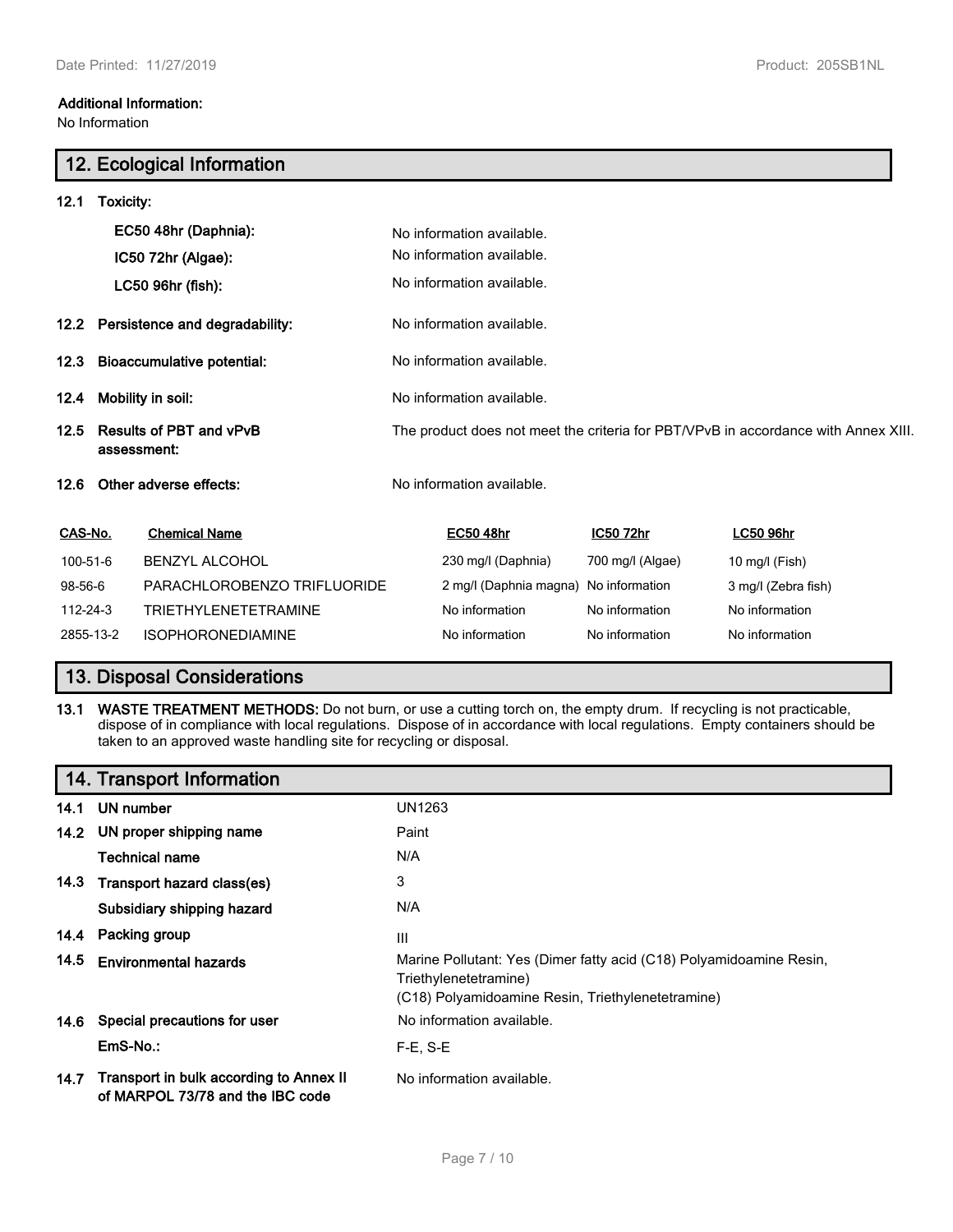# **15. Regulatory Information**

# **15.1 Safety, health and environmental regulations/legislation for the substance or mixture:**

# **U.S. Federal Regulations: As follows -**

#### **CERCLA - Sara Hazard Category**

This product has been reviewed according to the EPA 'Hazard Categories' promulgated under Sections 311 and 312 of the Superfund Amendment and Reauthorization Act of 1986 (SARA Title III) and is considered, under applicable definitions, to meet the following categories:

Flammable (gases, aerosols, liquids, or solids), Acute Toxicity (any route of exposure), Skin Corrosion or Irritation, Respiratory or Skin Sensitization

#### **Sara Section 313:**

This product contains the following substances subject to the reporting requirements of Section 313 of Title III of the Superfund Amendment and Reauthorization Act of 1986 and 40 CFR part 372:

No Sara 313 components exist in this product.

#### **Toxic Substances Control Act:**

All components of this product are either listed on the TSCA Inventory or are exempt.

This product contains the following chemical substances subject to the reporting requirements of TSCA 12(B) if exported from the United States:

### **Chemical Name CAS-No.**

No TSCA 12(b) components exist in this product.

## **U.S. State Regulations: As follows -**

#### **New Jersey Right-to-Know:**

The following materials are non-hazardous, but are among the top five components in this product.

| <b>Chemical Name</b>       | <b>CAS-No.</b>      |
|----------------------------|---------------------|
| MODIFIED POLYAMIDE POLYMER | <b>TRADE SECRET</b> |
| Pennsylvania Right-To-Know |                     |

The following non-hazardous ingredients are present in the product at greater than 3%.

| <b>Chemical Name</b>       | CAS-No.             |
|----------------------------|---------------------|
| MODIFIED POLYAMIDE POLYMER | <b>TRADE SECRET</b> |
| ALIEODNIIA DDODOCITIONI AE |                     |

**CALIFORNIA PROPOSITION 65**

WARNING: Cancer and Reproductive Harm -- www.P65Warnings.ca.gov

## **International Regulations: As follows -**

#### **\* Canadian DSL:**

All chemical ingredients included on inventory (DSL)

#### **15.2 Chemical Safety Assessment:**

No Chemical Safety Assessment has been carried out for this substance/mixture by the supplier.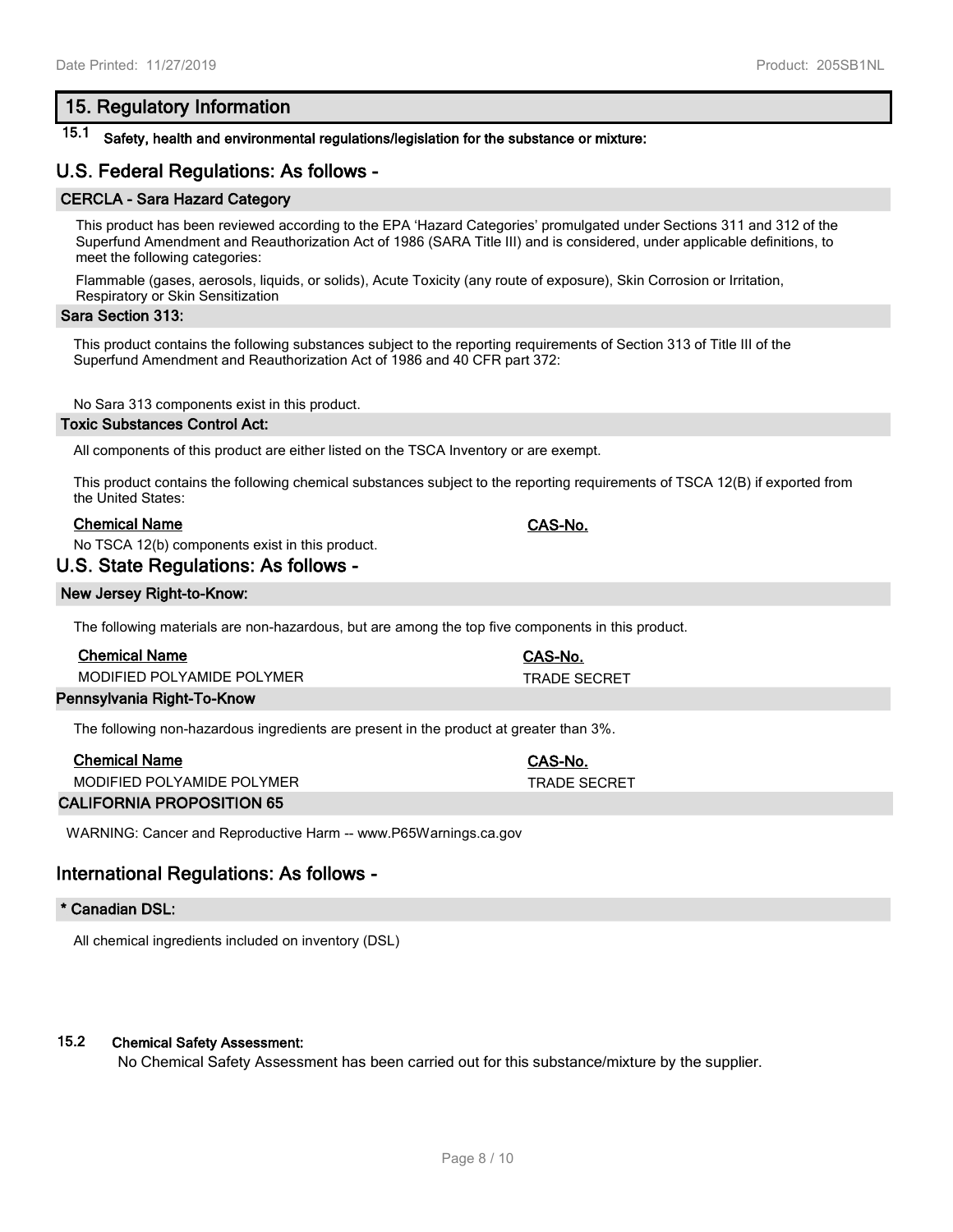# **16. Other Information**

## **Text for GHS Hazard Statements shown in Section 3 describing each ingredient:**

| H <sub>226</sub> | Flammable liquid and vapour.                       |
|------------------|----------------------------------------------------|
| H302             | Harmful if swallowed.                              |
| H312             | Harmful in contact with skin.                      |
| H314             | Causes severe skin burns and eye damage.           |
| H315             | Causes skin irritation.                            |
| H317             | May cause an allergic skin reaction.               |
| H319             | Causes serious eye irritation.                     |
| H332             | Harmful if inhaled.                                |
| H335             | May cause respiratory irritation.                  |
| H412             | Harmful to aquatic life with long lasting effects. |

## **Reasons for revision**

No Information

The information contained herein is, to the best of our knowledge and belief accurate. However, since the conditions of handling and use are beyond our control, we make no guarantee of results, and assume no liability for damages incurred by use of this material. It is the responsibility of the user to comply with all applicable federal, state, and local laws and regulations.